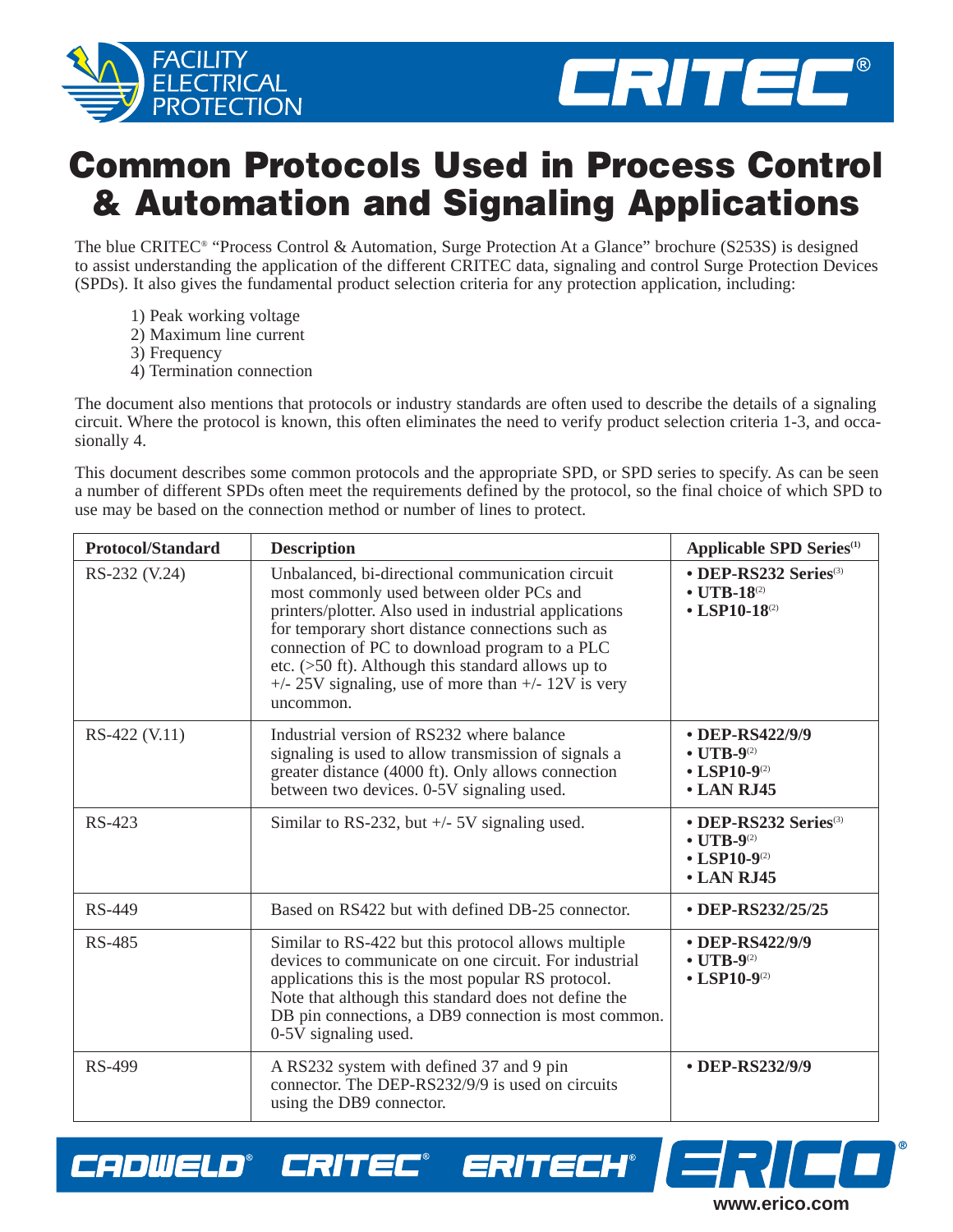## **Guide to Common Signaling Protocols**

| <b>Protocol/Standard</b>                                          | <b>Description</b>                                                                                                                                                                                                                                                                                                                                                                                                                                                                                           | <b>Applicable SPD Series</b> <sup>(1)</sup>                                                                                                                      |
|-------------------------------------------------------------------|--------------------------------------------------------------------------------------------------------------------------------------------------------------------------------------------------------------------------------------------------------------------------------------------------------------------------------------------------------------------------------------------------------------------------------------------------------------------------------------------------------------|------------------------------------------------------------------------------------------------------------------------------------------------------------------|
| Ethernet<br>10 Base T<br>100 Base T<br>Cat 4 Cable<br>Cat 5 Cable | Ethernet is the term used to describe a family of<br>computer communication protocols. Within this<br>family is:<br>• 10 Base T, a 10MHz communication system<br>using twisted pair or coaxial cables<br>• 100 Base T, a 100MHz communication system<br>using twisted pair cables.<br>Cable specification Cat 4 defines capability to allow<br>up to 10 Base T operation, while Cat 5 cable allows<br>up to 100 Base T operation. Note that many 10 Base<br>T systems are operated on Cat 5 cabling systems. | $10$ Base T:<br>• For systems with RJ45<br>Connectors use the<br><b>LAN-RJ45.</b><br>• For coaxial systems use<br>the LAN-TWL.<br>100 Base T:<br>• Use LAN-RJ45. |
| <b>Token Ring</b>                                                 |                                                                                                                                                                                                                                                                                                                                                                                                                                                                                                              | • LAN-BNC                                                                                                                                                        |
| <b>ArcNet</b>                                                     |                                                                                                                                                                                                                                                                                                                                                                                                                                                                                                              | • LAN-BNC                                                                                                                                                        |
| <b>CCTV</b>                                                       | Closed Circuit TV signal                                                                                                                                                                                                                                                                                                                                                                                                                                                                                     | • ECX06 BNCY<br>$\cdot$ LAN-BNC/75                                                                                                                               |
| E1<br>T1 (2Mbit)                                                  | E1 is a high speed telephone signal (1.5Mbit) used<br>to connect customer equipment to a telephone<br>exchange<br>T1 is the high speed connection (2Mbit) used for<br>connections between telecommunication network<br>equipment<br>Although not common in the USA, where the                                                                                                                                                                                                                                | • For "dry" <sup>(4)</sup> coaxial<br>circuits use DTI-1B.<br>• For hardwired circuits<br>refer Note <sup>(4)</sup> .                                            |
|                                                                   | Krone termination system is used, the HSP10K-230V<br>should be used for wet lines and the HSP10K-72V<br>for dry lines.                                                                                                                                                                                                                                                                                                                                                                                       |                                                                                                                                                                  |
| Telephone Line                                                    |                                                                                                                                                                                                                                                                                                                                                                                                                                                                                                              | • UTB-S, UTB-T<br>$\cdot$ SLP1-RJ11                                                                                                                              |

| $4-20mA$                   | Connection to industrial transducers<br>(Probably the most common industrial circuit type) | • UTB-36 $^{(2)}$<br>• LPS10-36 $(2)$          |  |  |
|----------------------------|--------------------------------------------------------------------------------------------|------------------------------------------------|--|--|
| $0-20mA$                   | Connection to industrial transducers<br>• UTB-36 $^{(2)}$<br>• LPS10-36 $(2)$              |                                                |  |  |
| $0-10V$                    | Connection to industrial transducers                                                       | • UTB-18 $(2)$<br>• LSP10-18 $(2)$             |  |  |
| $+/- 10V$                  | Connection to industrial transducers                                                       | • UTB-18 $(2)$<br>• LPS10-18 $(2)$             |  |  |
| $0-20V$                    | Connection to industrial transducers                                                       | • UTB-36 $^{(2)}$<br>• LPS10-36 <sup>(2)</sup> |  |  |
| Strain gauge<br>Load cells |                                                                                            | • LCP Series                                   |  |  |
| ControlNet                 | Common industrial PLC communication circuit                                                | $\cdot$ LAN-BNC                                |  |  |